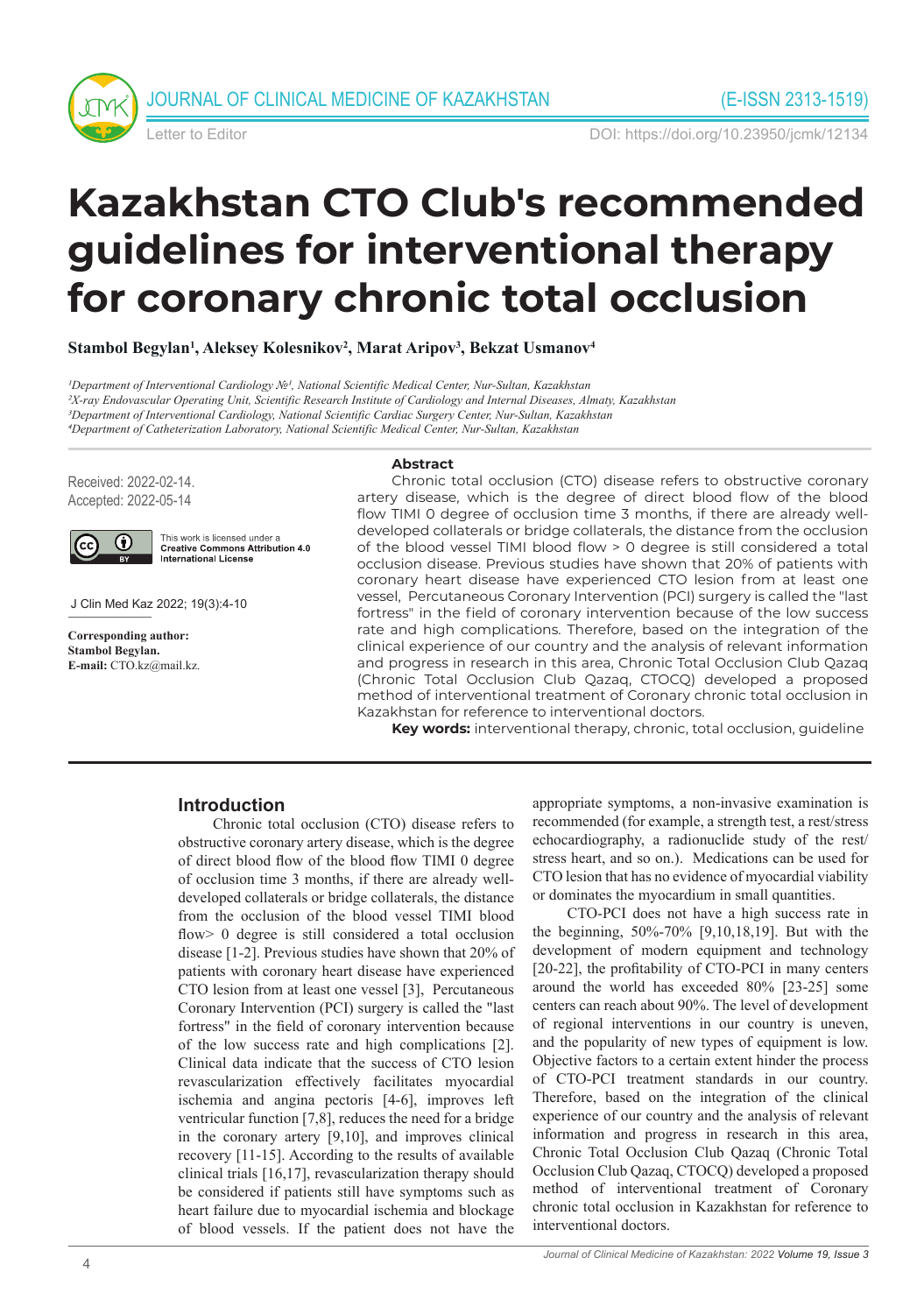# **CTO-PCI technology, strategy overview and recommended way Detailed assessment of CTO-PCI lesion visualization (Imagine Science)**

Thorough and repeated vision of coronary angiography, which is the basis of interventional treatment of CTO lesions. Most CTO lesions require polygonal bilateral coronary angiography before interventional treatment. In case of CTO lesions with well-developed spontaneous collateral vessels during interventional treatment, it is recommended to perform bilateral coronary angiography or perform super selective contrast with independently developed collateral vessels in order to reduce lesion to the target blood vessels caused by the inserted contrast. Coronary CT angiography (CCTA) is recommended before repeating interventional treatment for CTO lesions that previously failed attempts or have complex anatomical structures (for example, severe curvature, abnormal hole origin, and total occlusion of the primary part).

The assessment of the visualization of the CTO lesion (Imagine Science) includes the anatomy of the nearest end of the CTO lesion (morphology of the displacement site, whether the occlusal end has large branched blood vessels), the vascular part of the CTO lesion (calcification, curvature, length of the occlusal segment) [26] and the far end of the CTO lesion (the form of a fibrous valve, does the far end of the occlusion have large branched blood vessels, or does the far end of the occlusion end in a bifurcated lesion, diffuse lesions in the occlusal segment and segment are there at the end of blood vessels in occlusal segment?). In addition, it is necessary to carefully assess the presence of collateral blood vessels that have an opposite entrance. attention should be paid to the way of development of collateral vessels of the opposite direction, the diameter of their width, the degree of curvature, the angle between the collateral blood vessels and the blood vessels of the donor /acceptor (host), the distance between the collateral blood vessels and the far end of the occlusion after entering the blood vessels of the acceptor, etc. [27-29] if collaterally donor blood vessels have lesion that can affect blood flow or acute occlusion, the lesion must first be treated before starting retrograde direction interventional treatment.

# **Strategic planning of CTO-PCI interventional therapy**

## **Initial statement of the CTO-PCI strategy**

(1) The initial strategy for defeating a CTO with a truncated trunk involves entering the standing side (antegrade). If there is an unspecified anatomical structure or an indistinct lesion of the SRT, if possible, intravascular ultrasound (intravascular ultrasound IVUS) interventional therapy can be performed.

(2) Antegrade dissection re-entry technique (ADR) [30-34] strategy: entry in the former antegrade direction in case of failure of interventional treatments, in poor condition of the branched (collateral) vessel or in the former retrograde direction direction (retrograde) interventional treatments were stepless and are used in occlusion in the occlusive segment and occlusive segment without diffuse lesions of blood vessels and in the landing zone , and the length of the occlusal segment is more than 20 mm

(3) For CTO lesions that are inconvenient for direct interventional treatment, direct retrograde direction interventional therapy can be used if there are effective collateral vessels in the opposite direction.

#### **Strategy regulation in the CTO-PCI process**

(1) The key to adjusting the strategy in the CTO-PCI process is to change the strategy in a timely manner.

(2) If the direct guide wire(wire) cannot pass through the occlusion section, ADR technology or parallel guide wire technology can be considered. To improve the success rate of parallel guide wire technology, KDLC (Kaneka Corporation) or SASUKE (Asahi INTECC co., LTD.) a two-Lumen microcatheter can be considered as a parallel guide wire technology driven by a double-lumen microcatheter.

(3) However, if the distant blood vessels in the occlusal segment have significant diffusion lesion, the probability of success of parallel conductor technology and ADR technology is often low. In the presence of lateral blood vessels that are effective for use, direct retrograde direction interventional therapy can be used.

(4) Antegrade and retrograde directions combination technique (two-way preparation): It is difficult to succeed in complex CTO lesions, antegrade or retrograde directions strategies. After the entrance in the antegrade direction failed, the technique in the opposite direction should be picked up earlier or interventional treatment in the opposite direction should be carried out immediately [35]. In some cases, ADR technology can be used together.

### **Preoperative preparation of CTO-PCI**

The method of interventional therapy should be chosen based on factors such as the underlying condition of the patient, the habits of the surgeon, the methods and equipment usedn [36]. There is strong active support (backup) based on compliance prerequisites It is recommended to use the assessment catheter as much as possible. EBU (MEDTRONIC, INC) XB (CORDIS Corporation) AMPLATZ catheters and other guide catheters, it is recommended to use AMPLATZ XB RCA (CORDIS Corporation) and other guide catheters for the right coronary artery If you plan to implement IVUS guidance in real time, it is advisable to use at least 7F catheters for routing; if you plan to combine KDLC double lumen microcatheters and IVUS catheters, it is worth using 8F-guide catheters; If you cannot use 8F guide catheters, but cannot use double lumen microcatheters for interventional treatment with IVUS, you can choose SASUKE double lumen microcatheters or use the Ping-pang guide catheter method (ping-pang guide catheter technique); When operating ADR equipment, it is recommended to use 7 F / 8 F guide catheters. A guide catheter with lateral openings helps to reduce the probability of coronary artery lesion caused by coronary artery ischemia and contrast injection.

To prevent catheter thrombosis, regular use of conventional heparin for anticoagulation during the CTO-PCI process and constant monitoring during surgery (activated clotting time-ACT) is recommended. It is recommended to monitor once every 30-45 minutes to maintain the ACT at 250-350 °C

# **CTO-PCI technology Antegrade direction CTO-PCI technology**

(1) Selection and replacement of guide wires in the antegrade direction (Table 1): for the defeat of CTO with conoid tubercles, it is recommended to start with the design of a conoid head with a low and medium degree of polymer coating. If the primary guide wire cannot pass occlusal lesion, it is recommended to update the middle penetrating guide wire. If the aforementioned guide wire still cannot pass through the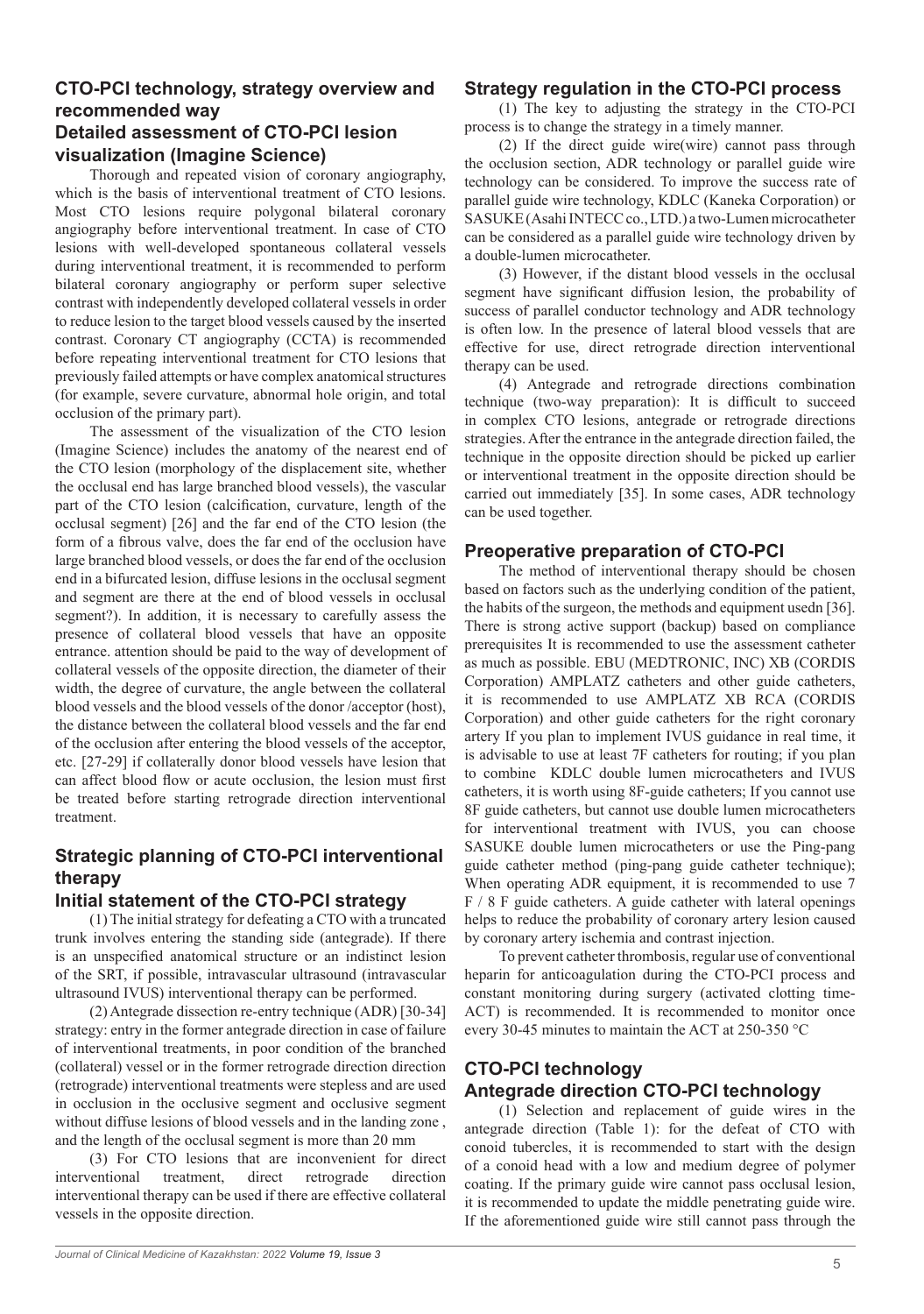| category               | name              | polymer coating | diameter of the cone<br>end (in) | End stiffness $(g)$ | country-manufacturer |
|------------------------|-------------------|-----------------|----------------------------------|---------------------|----------------------|
| degree of puncture low | Fielder XT        | Y               | 0.009                            | 0.8                 | Asahi Intecc         |
|                        | Fielder XT-R      |                 | 0.010                            | 0.6                 | Asahi Intecc         |
|                        | Fielder XT-A      |                 | 0.010                            | 1.0                 | Asahi Intecc         |
|                        | Pilot 50          |                 | N                                | 1.5                 | Abbott Vascular      |
|                        | Gaia First        | N               | 0.010                            | 1.7                 | Asahi Intecc         |
|                        | Cross-it 100 XT   | N               | 0.010                            | 2.0                 | Abbott Vascular      |
| degree of puncture     | Pilot 150         | Y               | N                                | 2.7                 | Abbott Vascular      |
| medium                 | Pilot 200         |                 | N                                | 4.1                 | Abbott Vascular      |
|                        | Miracle 3         | N               | N                                | 3.0                 | Asahi Intecc         |
|                        | Ultimate Bros 3   | N               | N                                | 3.0                 | Asahi Intecc         |
|                        | Gaia Second       | N               | 0.011                            | 3.5                 | Asahi Intecc         |
|                        | Cross-it 200      | N               | 0.011                            | 3.0                 | Abbott Vascular      |
| degree of puncture     | Conquest Pro      | N               | 0.009                            | 9.0                 | Asahi Intecc         |
| penetration            | Conquest Pro 12   | N               | 0.009                            | 12.0                | Asahi Intecc         |
|                        | Gaia Third        | N               | 0.012                            | 4.5                 | Asahi Intecc         |
|                        | Progress 200T     | N               | 0.009                            | 13.0                | Abbott Vascular      |
|                        | Miracle 12        | N               | N                                | 12.0                | Asahi Intecc         |
|                        | Conquest Pro 8-20 | N               | 0.008                            | 20.0                | Asahi Intecc         |

Note: CTO, chronic total occlusion; PCI, Percutaneous Coronary Intervention; l in = 2,54 см

occlusive disease, it can be upgraded to a guide wire that enters upwards. In case of CTO lesion, in which the eye is not clearly visible, for example, the presence of vessels of the corresponding branch at the proximal end of occlusion, IVUS visualization is recommended for the direction of proximal puncture of the fibrous cover. A medium penetration guide wire can be used first, if it fails, it is recommended to use a high penetration guide wire. After the conductive wire with high permeability passes through the proximal fibrous coating, if the occlusion segment is long or the way is unclear, it can be replaced with a medium penetrating guide wire (step Down), in some cases, when this conductive wire enters the distal fibrous coating, it is necessary to use a high-penetrating guide wire (step up) with good processing ability. Gaia series (ASAHI INTECC CO. LTD.) for solid calcifications, twists and occlusive lesions with a long segment. Use the guide wire with caution.

(2) Antegrade direction guide wire technique: When intervening in the antegrade direction, if the occlusal segment is short, it is recommended to first use the technique of moving the guide wire up its own ladder. If the occlusal segment is long or the technique of replacing the guide wire failed, in addition, the distal blood vessels of the occlusal segment do not have diffuse disease, and the landing zone does not contain large branched vessels, ADR technology [based on Crossboss (Boston Scientific Corporation) Stingray (Boston Scientific Corporation)balloon [30-31] or technology of entry from the false lumen based on the guide wire into the true lumen [32-34] should be considered.. In some cases, within the framework of IVUS, a guide wire can be inserted from a false lumen into a true one [37]. If you cannot perform ADR technology, try using parallel guide wire technology or retrograde guide wire technology. when the antegrade pointing wiring technique fails, it is recommended to start the retrograde-direction intervention therapy as early as possible, if there are available branched vessels (Collateral circulation).

(3) The way to solve problems, when the guide wire prevents the passage of the equipment (instrument) through the lesion, the CTO / balloon cannot rise: if the equipment is difficult to deliver forward, after confirming that the guide wire is in the true lumen of the remote vessel, the technology of deep intake of the guide catheter, Balloon anchoring technology (when there is a large branch nearby), Buddy wire guide technology [38]

Baby and mother catheter technology,GUIDEZILLA catheter technology (Boston Scientific Corporation)The TORNUS catheter (ASAHI INTECC Co., LTD.) [39] To expand occlusal lesion, it is necessary to use a thin balloon with a width of 1 mm and a length of 20 mm, an excimer laser, coronary drilling (Rotablator) and other methods. If it is not possible to expand the balloon, you can use the technology of double balloon staggered cutting guide wire (double balloon-staggered cutting guide wire), two guide wire technology of alternating with one balloon, Tornus catheter, excimer laser, Rotablator and other methods.

#### **Retrograde direction CTO-PCI technology**

(1) Selection and manipulation of retrograde direction guide wire: selection of Collateral circulation. In retrograde direction interventional therapy, septal vessels are usually slightly analyzed, but well-developed epicardial collateral vessels can also be used with caution. Some patients after coronary artery shunt surgery may use a vessel shunt.  $(2)$ selection of the guide wire passing through the collateral vessels (Table 2), Usually, the wire is chosen soft, well-sensitive to the hand when inserted, a guide wire, convenient for passing through the curved part. Representative guide wire - Sion (ASAHI INTECC Co., LTD.). Fielder X TR (ASAHI INTECC CO., LTD.) should be used if the collateral vessels (Collateral circulation) are strongly curved and the Sion guide wire cannot pass and if the internal lumen of the blood vessel is thin. Try using a guide wire, but the surgeon should be careful, it is advisable to be careful not to get into an invisible branch. If the circle of collateral vessels is large, Sion Black (ASAHI INTECC CO., LTD.) guide wire can be used. For very strongly curved collateral vessels (collateral vessels such as fast noodles), SUOH 03 (ASAHI INTECC CO., LTD.) guide wire is recommended. After penetration into the lateral Vessel, the shape of the guide wire end should be as short as possible, usually less than 1 mm or 1 mm, with an angle from 70° to 90°. The main method is to conduct a guide wire from the collateral vessel by twisting. do not press hard so as not to lesion the collateral vessel. Some methods of surfing from the Septal collateral vessel [40] can be carried out using a guide wire, but cannot be applied to epicardial collateral vessels. In order not to lesion the collateral vessel, the surgeon should insert a guide wire against the background of highly intelligent angiography.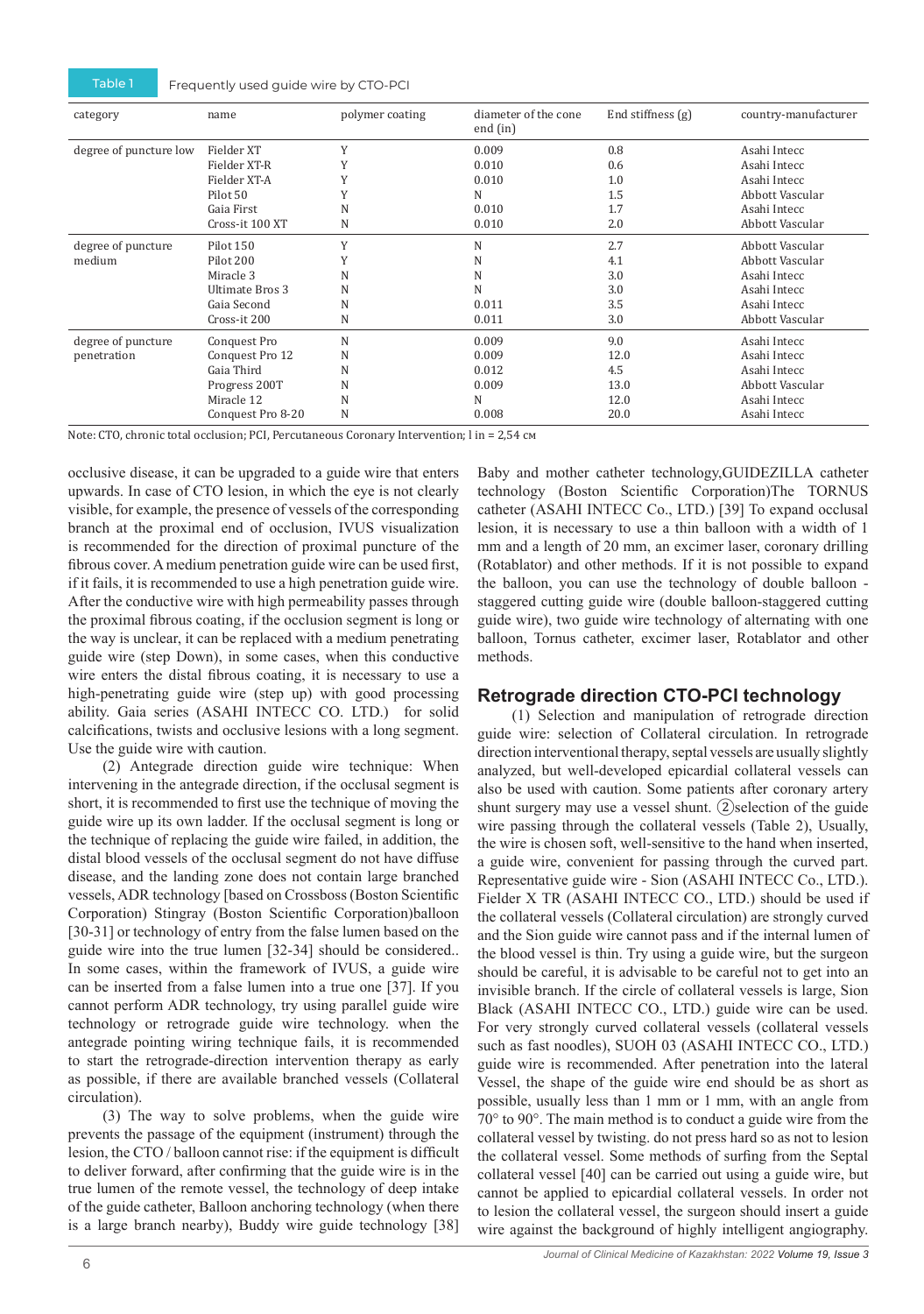Table 2 Frequently used guide wire by CTO-PCI

| Anatomical features                          | Intermediate branches                                                           | Collateral vessels of the epicardium,                                           |
|----------------------------------------------|---------------------------------------------------------------------------------|---------------------------------------------------------------------------------|
| continuous curving                           | Sion<br>SUOH 03<br>Fielder XT-R                                                 | Sion<br>SUON 03<br>Fielder XT-R(Small blood vessels)<br>Sion black(Big vessels) |
| Blood vesssel a branch from a crooked place, | Sion<br>SUON 03<br>Fielder XT-R(Small blood vessels)<br>Sion black(Big vessels) | SUON 03<br>Sion<br>Fielder XT-R(Small blood vessels)<br>Sion black(Big vessels) |
| sharp angle,                                 | SUON 03<br>Sion<br>Sion black                                                   | <b>SUON 03</b><br>Sion<br>Sion black                                            |
| invisible collateral channels                | Sion<br>Sion black<br>Fielder XT-R                                              | Avoid actions                                                                   |

Before performing a superselective angiography, the surgeon should try to pump blood from the microcatheter so as not to lesion the guaranteed vessels. ③restoration of collateral vessel lesion. Most of the septal collateral vessel is damaged without serious consequences, requires only a thorough examination. In some patients, after lesion to septic vessels, a large hematoma or perforation occurs, which can lead to hemodynamic instability. Regular, embolization and symptomatic treatment should be carried out on time

When the collateral vessels of the epicardium are damaged, this often leads to tamponade of the heart. The surgeon must actively fight it and carry out embolization on time. If the CTO lesion is opened, the surgeon must not only embolize the donor collateral vessel, but also embolize the target CTO in the opened vessel. If some collateral vessel is damaged, the microcatheter can be stopped by negative pressure, prolonged suction back. Selection of guide wires after passing the collateral vessel. In accordance with the morphology of the distal fibrous valve, which is indicated by super selective angiography, it is recommended to choose different guide wires. If the cover of the distal fiber of the CTO lesion has a conical shape, it is preferable to use a guide wire with low or medium penetration; if there is no end at the end of the distal fibrous cap or the guide wire specified above cannot pass through the distal fibrous cap, it is recommended to replace the guide wire that enters the medium/high.

(2) Selection of microcatheter: Corsair (ASAHI INTECC CO, LTD.) Finecross (Terumo corporation) and etc. choose a microcatheter with a length of 150 cm, in some cases, a 90 cm long guide catheter is required if the developed interval of the collateral vessel is at a great distance. If the Corsair microcatheter cannot pass through the collaterals, you can use the Finecross microcatheter; you can replace the new Corsair microcatheter; Use the Caravel 150 cm microcatheter (ASAHI INTECC CO., LTD. ) or Corsair Pro microcatheters (ASAHI INTECC CO., LTD.); balloon attachment technology; Combined use of Guidezilla catheters, etc.; expansion of the septal collateral vessel with a small balloon under low pressure [1,0-1,25 мм, 2-4 атм (1 атм = 101,325 кПа)], but the collateral vessel of the epicardium cannot be used; Use a Threader Catheter (Boston Scientific Corporation); In some cases, you can first use the Corsair 135 cm microcatheter, and then switch to the Corsair 150 cm catheter. If none of the above methods gives results, it is recommended to analyze another collateral vessel in time or continue in the antegrade direction, standing on the retrograde direction of the guide wire.

(3) Commonly used retrograde guide wire technology:the technology of the guide wire in the retrograde direction mainly includes the technology of conducting wiring in the retrograde, the technology of docking the wire in the retrograde, antegrade directions, the technology of tracking the path through the inner curtain (controlled antegrade and retrograde directions subintimal tracking, CART) with controlling of the guide wire in the retrograde and antegrade directions [41], retrograde direction CART technology. the technology of guide wiring in the retrograde, the technology of connecting guide wiring in the retrograde and antegrade directions are mainly suitable for cases when the length of the damaged part of the CTO is shorter. In case of failure, it is recommended to use retrograde direction CART technology as soon as possible. If it is expected that the distance between the damaged parts of the CTO will be long, curved, the anatomy of the damaged part will be difficult, the chances of success of the guide wire wiring technology in the retrograde, wire docking techniques in the opposite direction will be low. To increase the efficiency and success of the operation, it is recommended to perform the retrograde direction CART technology as soon as possible. With curved, calcified injuries, the usual way of working with wire can puncture blood vessels, if necessary, Knuckle technology can be used. If retrograde direction CART technology fails, consider retrograde direction CART technology within IVUS [42].

(4) The output of the guide wire outside the bode frame : Currently, a 330 cm Rg3 guide wire is recommended for output outside the body frame (ASAHI INTECC CO.)., LTD.). If the retrograde direction guide wire is difficult to insert directly into the guide catheter, or if the direction microcatheter cannot be inserted directly into the guide catheter, it is recommended to use the active greeting technique as soon as possible (active greeting technique, AGT, that is, the Guidezilla catheter, the mother and child catheters have a retrograde direction guide wire that opposes the antegrade guide catheter). In some cases (for example, total occlusion of the initial part of the right coronary artery, total occlusion of the initial part of the left coronary artery, etc.), through a special trap or a homemade trap, you can catch the return guide wire and pull it out of the body frame [21]. During interventional treatment and when removing the RG3 guide wire, it is necessary to cover the microcatheter with the collateral vessel as much as possible in order to prevent the cutting of the guide wire by the collateral vessel, as well as to prevent lesion to the mouth of the coronary artery by the guide catheter in the retrograde. If there is no RG3 guide wire, you can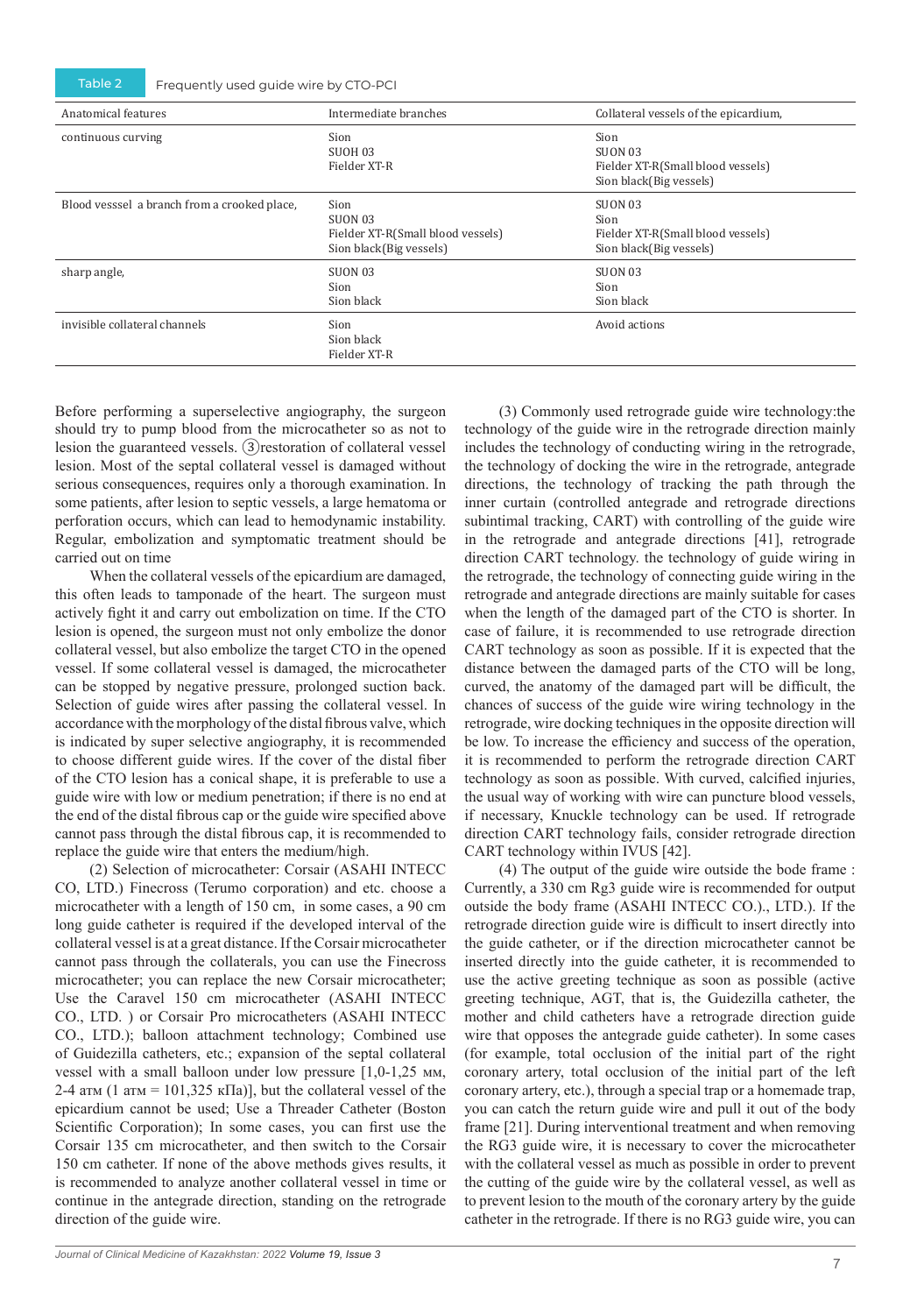use another 300-330 cm guide wire (but the drilling guide wire or extension guide wire should be avoided), as well as Rendezvous technology (such as microcatheter docking technology) and its advanced technique to complete the PCI operation [43].

# **Recommended CTOCC CTO -PCI way (Figure 1)**

Way 1: In the case of lesions of the CTO with conoid trunks, the initial strategy provides for interventional therapy.

Way 2: The 1st way does not have a severe degree in blood vessels exceeding the occluded segment. If the length of the occlusal segment is greater than 20 mm, ADR technique should be used first, and if the occlusal segment is shorter than 20 mm, interventional therapy should be analyzed first and the guide wire replacement technique should be applied. If the guide wire replacement technique fails, use the ADR technique to unlock the lesion.

**Figure 1** - Proposed road scheme of CTOCQ CTO-PCI



Note: CTO, chronic total occlusion; PCI, Percutaneous Coronary Intervention; CCTA, coronary CT angiography; ADR, Antegrade dissection re-entry technology; IVUS, intravascular ultrasound ; retrograde direction CART technology, the technology of finding the antegrade and retrograde directions subintimal path through the control in the opposite direction.

Way 3: If in way 1 there are severe diffuse lesions of the distal vessels of the occlusal segment and / or CTO lesions involving large branched vessels in the landing zone, the length of the occlusal segment is more than 20 mm, analyze antegrade direction interventional therapy and first try parallel guide wires: If the length of the occlusal segment is less than 20 mm, then first you should use the technique of replacing the guide wire. If the guide wire replacement technique failed, you can use the parallel guide wire technique to uncover the lesion.

Way 4: In case of CTO lesions that were not successful by the methods proposed in ways 1-3, retrograde direction interventional therapy or antegrade direction interventional therapy against the background of IVUS is recommended.

Way 5: If the CTO is affected without a cut arc, if possible, it is recommended to use the methods proposed in the ways below 1 to 4 recommended by IVUS.

Way 6: In case of failure to open the lesion to the CTO without a conoid trunk, not equipped with IVUS equipment or the proposed technology of the 5th way, if the collateral vessels are not suitable for use, antegrade direction interventional therapy is recommended. In the event that there are no severe diffuse lesions in the distal vessels of the occlusive segment and/or there is a CTO lesion that does not affect a large branched vessel in the landing zone, it is recommended to use ADR technology in antegrade direction interventional therapy.

Way 7: In case of failure to open the lesion to the SRT without a conoid trunk, not equipped with IVUS equipment or the proposed technology of the 5th way, in the presence of collateral vessels suitable for use, retrograde direction interventional therapy is recommended.

Way 8: In way 7, for lesion of the CTO with an occlusal segment length of more than 20 mm, it is recommended to use first the retrograde direction CART technique during retrograde direction intervention; for lesion of CTO with an occlusal segment length of less than 20 mm, you can use the technology of replacing wires in the retrograde direction or docking antegrade and retrograde directions guide wires. If the above method fails, try the retrograde direction CART technique to unlock the lesion.

Way 9: For a CTO lesion that was not successful with the technique proposed in way 8, if there are no severe diffuse lesions in the distal vessels of the occlusal segment and/or there is lesion to the CTO that did not affected the large branched vessel in the landing zone, ADR technology is recommended: if severe diffuse lesions and/or CTO lesions involving large branched vessels in the landing zone are observed in the distal vessels of the occlusal segment, antegrade direction interventional therapy against IVUS is recommended.

**Disclosures:** There is no conflict of interest for all authors.

**Acknowledgements:** None.

**Funding:** None.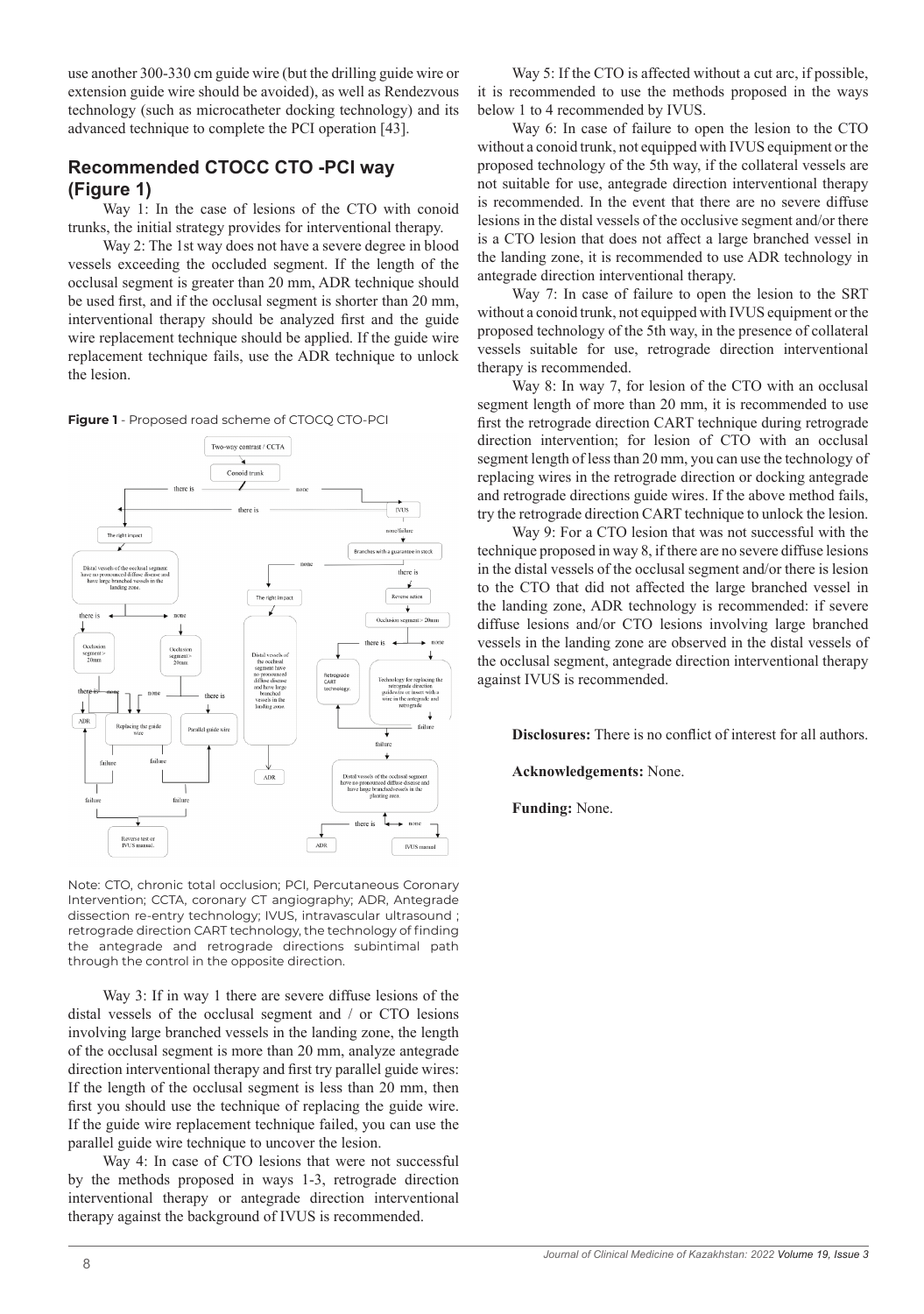# **References**

- 1. Sianos G, Werner GS, Galassi AR, et al. Recanalisation of chronic total coronary occlusions: 2012 consensus document from the EuroCTO club. *Eurolntervention*. 2012; 8(1):139-145. https://doi.org/10.4244/EIJV8I1A21
- 2. Stone GW, Kandzari DE, Mehran R. et al. Percutaneous recanalization of chronically occluded coronary arteries: a consensus document: part I. *Circulation.* 2005; 112(15):2364-2372. https://doi.org/10.1161/CIRCULATIONAHA.104.481283
- 3. Azzalini L. Jolicoeur EM, Pighi M. et al. Epidemiology, Management Strategies. and Outcomes of Patients With Chronic Total Coronary Occlusion. *Am J Cardiol.* 2016; 118(8):1128-1135. https://doi.org/10.1016/j.amjcard.2016.07.023
- 4. Grantham JA, Jones PG. Cannon L. et al. Quantifying the carly health status benefits of successful chronic total occlusion recanalization: Results from the FlowCardia's Approach to Chronic Total Occlusion Recanalization(FACTOR) Trial. *Circ Cardiovasc Qual Outcomes.* 2010; 3(3):284-290. https://doi.org/10.1161/CIRCOUTCOMES.108.825760
- 5. Rossello X, Pujadas S. Serra A, et al. Assessment of Inducible Myocardial Ischemia, Quality of Life. and Functional Status After Successful Percutaneous Revascularization in Patients With Chronic Total Coronary Occlusion. *Am J Cardiol*. 2016; 117(5):720-726. https://doi.org/10.1016/j.amjcard.2015.12.001
- 6. Ybarra LF, Dautov R. Gibrat C. et al. Midterm oangina-related quality of life benefits after percutaneous coronary intervention of chronic total occlusions. *Can J Cardiol.* 2017; 33(12):1668-1674. https://doi.org/10.1016/j.cjca.2017.08.008
- 7. Baks T. van Geuns RJ. Duncker DJ, et al Prediction of left ventricular function after drug-eluting stent implantation\_ for chronic total coronary occlusions. *J Am Coll Cardiol.* 2006; 47(4):721-725. https://doi.org/10.1016/j.jacc.2005.10.042
- 8. Hoebers LP. Claessen BE. Elias J. et al Meta-analysis on the impact of percutaneous coronary intervention of chronic total occlusions on left ventricular function and clinical outcome. *Int J Cardiol.* 2015; 187:90-96. https://doi.org/10.1016/j. ijcard.2015.03.164
- 9. Mchran R. Claessen BE. Godino C. et al Long-term outoome of percutancous coronary intervention for chronic total occlusions JACC Cardiovase Interv. 2011; 4(9):952-961. https://doi.org/10.1016/j.jcin.2011.03.021
- 10. Joyal D, Afilalo J, Rinfret S. Effectiveness of recanalization of chronic total occlusions: a systematic review and meta- analysis. *Am Heart J.* 2010; 160 (1):179-187. https://doi.org/10.1016/j.ahj.2010.04.015
- 11. Jang WJ, Yang JH1, Choi SH. et al. Long-term survival benefit of revascularization compared with medical therapy in patients with coronary chronic total occlusion and wvell- developed collateral circulation. *JACC Cardiovasc Interv*. 2015; 8(2):271-279. https://doi.org/10.1016/j.jcin.2014.10.010
- 12. George S. Cockburn J. Clayton TC. et al. Long-term follow- up of elective chronic total coronary occlusion angioplasty: analysis from the U.K. Central Cardiac Audit Database. *J Am Coll Cardiol.* 2014; 64(3):235-243. https://doi.org/10.1016/j. jacc.2014.04.040
- 13. Toma A. Gick M. Minners J. et al. Survival after percutancous coronary intervention for chronic total occlusion. *Clin Res Cardiol.* 2016; 105(11):921-929. https://doi.org/10.1007/s00392-016-1000-2
- 14. Christakopoulos GE. Christopoulos G, Carlino M. et al. Meta-analysis of clinical outcomes of patients who underwent percutaneous coronary interventions for chronic total occlusions. *Am J Cardiol.* 2015; 115 10):1367-1375. https://doi. org/10.1016/j.amjcard.2015.02.038
- 15. Tomasello SD. Boukhris M. Giubilato S, et al. Management strategies in patients affected by chronic total occlusions: results from the Italian Registry of Chronic Total Occlusions. *Eur Heart J.* 2015; 36(45):3189-3198. https://doi.org/10.1093/eurheartj/ ehv450
- 16. Azzalini L. Torregrossa G. Puskas JD, et al. Percutaneous revascularization of chronic total occlusions: Rationale. indications. techniques. and the cardiac surgeon's point of view. Int J Cardiol. 2017; 231:90-96.https://doi.org/10.1016/j.ijcard.2017.01.026
- 17. Galassi AR, Brilakis ES, Boukhris M. et al. Appropriateness of percutaneous revascularization of coronary chronic total occlusions: an overview. *Eur Heart J*. 2016; 37(35):2692-2700. https://doi.org/10.1093/eurheartj/ehv391
- 18. Grantham JA. Marso SP, Spertus J, et al. Chronic total occlusion angioplasty in the United States. JACC Cardiovasc Interv. 2009; 2(6):479-486. https://doi.org/10.1016/j.jcin.2009.02.008
- 19. Prasad A. Rihal CS, Lennon RJ. et al. Trends in outcomes after percutaneous coronary intervention for chronic total occlusions: a 25-year experience from the Mayo Clinic. *J Am Coll Cardiol*. 2007; 49 (15):1611-1618. https://doi.org/10.1016/j. jacc.2006.12.040
- 20. Ge Junbo, Ge Lei, Qian Juying, et al. Treatment of a case of chronic complete occlusive disease with reverse guide wire technique. Chinese Journal of Interventional Cardiology. 2006; 14(6):343-345.
- 21. Ge J, Zhang F. Retrograde recanalization of chronic total coronary artery occlusion using a novel "reverse wire trapping" technique. *Catheter Cardiovasc Interv.* 2009; 74(6):855-860. https://doi.org/10.1002/ccd.22122
- 22. Ma JY, Qian JY, Ge L, et al. Retrograde approach for the recanalization of coronary chronic total occlusion: collateral selection and collateral related complication. *Chin Med J (Engl).* 2013;126(6):1086-91.
- 23. Galassi AR, Tomasello SD, Reifart N. et al. In-hospital outcomes of percutaneous coronary intervention in patients with chronic total occlusion: insights from the ERCTO (European Registry of Chronic Total Occlusion) registry. *EuroIntervention*. 2011; 7(4):472-479. https://doi.org/10.4244/EIJV7I4A77
- 24. Morino Y, Kimura T, Hayashi Y. et al. In-hospital outcomes of contemporary percutaneous coronary intervention in patients with chronic total occlusion insights from the J-CTO Registry (Multicenter CTO Registry in Japan). *JACC Cardiovasc Interv.*  2010; 3(2):143-151. https://doi.org/10.1016/j.jcin.2009.10.029
- 25. Christopoulos G, Menon RV, Karmpaliotis D. et al. Application of the "hybrid approach" to chronic total occlusions in patients with previous coronary artery bypass graft surgery (from a Contemporary Multicenter US registry). *Am J Cardiol*. 2014; 113(12):1990-1994. https://doi.org/10.1016/j.amjcard.2014.03.039
- 26. Morino Y, Abe M, Morimoto T, Kimura T, et al. Predicting successful guidewire crossing through chronic total occlusion of native coronary lesions within 30 minutes: the J-CTO (Multicenter CTO Registry in Japan) score as a difficulty grading and